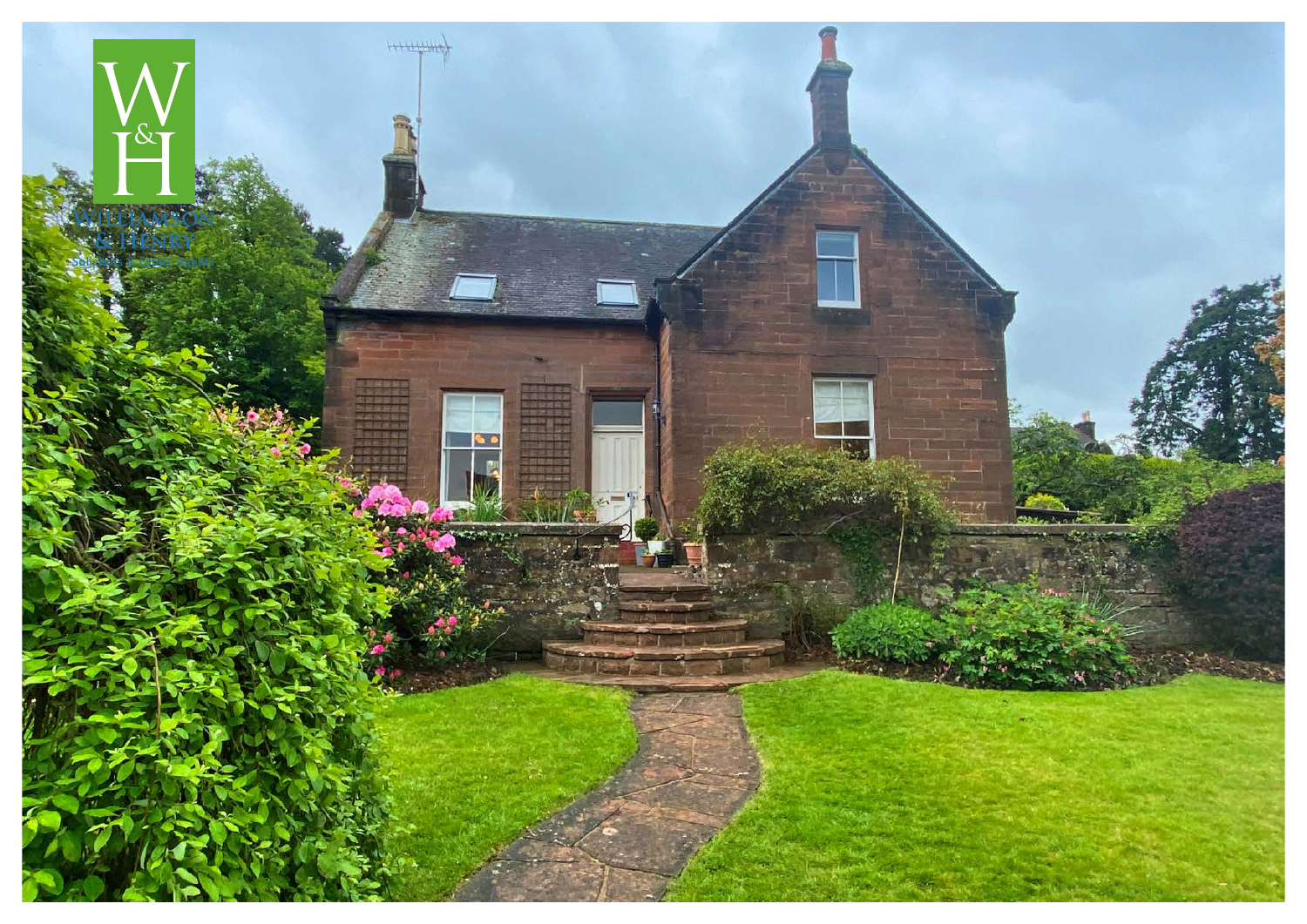# VIOLET GROVE 11 MAXWELL STREET, DUMFRIES, DG2 7AP

## Delightful detached sandstone villa with an elevated position in a quiet residential location.



**www.williamsonandhenry.co.uk**

## Accommodation:

Ground Floor: Vestibule Hall Sitting Room Open Plan Kitchen / Dining Room Utility Room Double Bedroom with en-suite shower room Cellar store rooms

First Floor: Bathroom Double Bedroom 2 Double Bedroom 3 Double Bedroom 4 Study

#### Outside:

Garage, mature secluded garden, patio area, driveway with off street parking





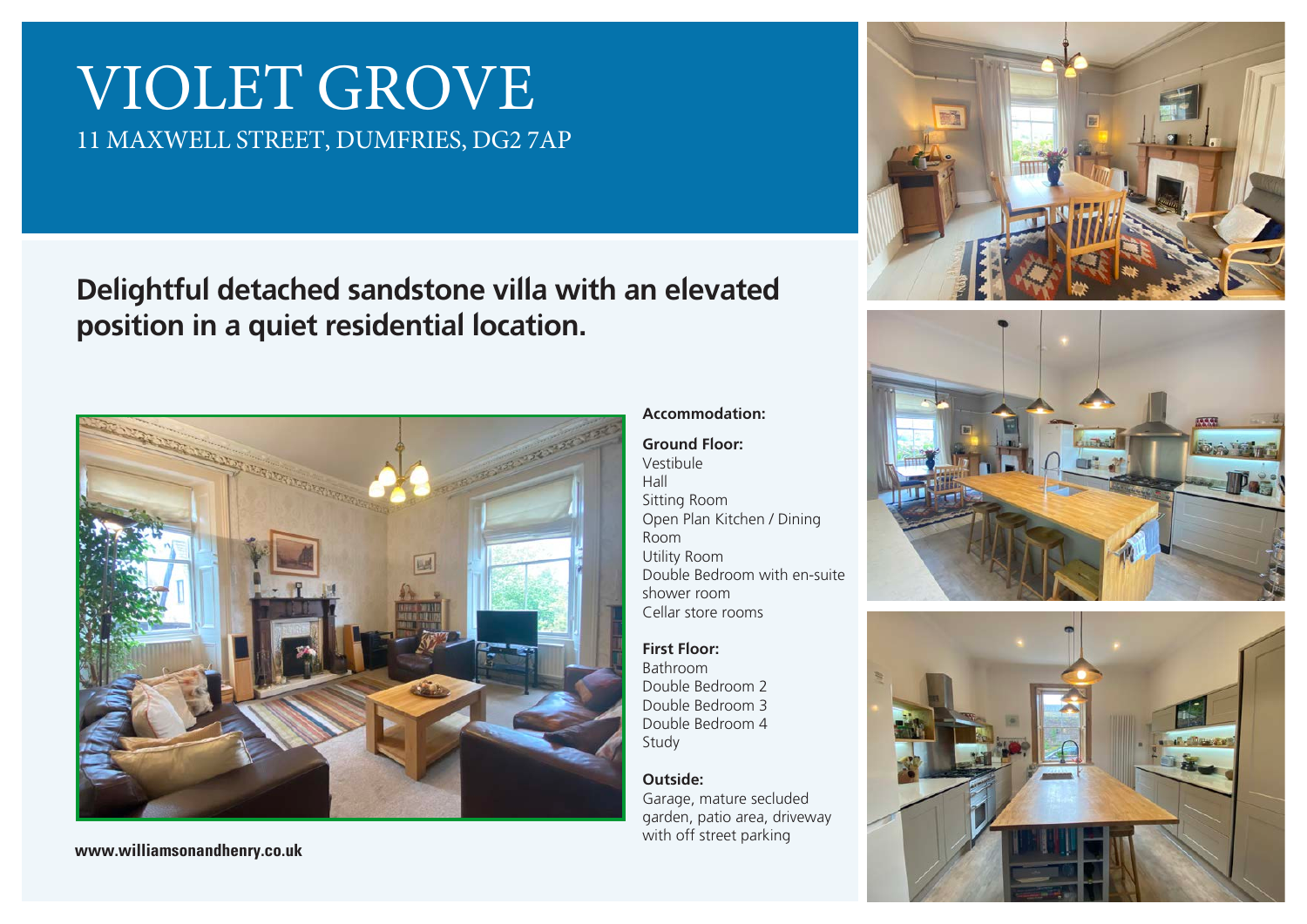Violet Grove is a substantial detached sandstone house in popular residential area. The property provides well-proportioned and flexible accommodation throughout which would suit a number of different purchasers. The property has excellent views over Dumfries to the Moffat Hills beyond yet within easy reach of town centre and all local amenities.

Dumfries is a market town and former royal burgh which has a wide range of services and local amenities as well as being well connected to the A75 main trunk road, east and west.

#### **ACCOMMODATION**

Entered through a metal pedestrian gate off Maxwell Street with a path leading to Solid wooden front door with window above leads in to:-

#### **VESTIBULE 1.7m x 1.3m (5'7" x 4'3")**

Solid Wooden front door with glazed window above providing natural light. High ceiling with ceiling cornicing. Tiled Floor.

#### **HALL**

This spacious hallway retains many of its original features. Accessed directly from the vestibule through a partially glazed inner door with glazed side screens. Fitted carpet. Radiator. High ceiling with original cornicing. Ceiling light. Telephone point. Built-in cloak cupboard. Sweeping staircase leading to all first floor accommodation.

**SITTING ROOM 4.8m x 4.8m (15'9" x 15"9')**

This lovely spacious room is accessed directly off the main hall. The two large wooden sash and case windows provide ample natural light. This room also benefits from a high ceiling and the original decorative cornicing and ceiling rose as well as an open fire with tiled feature surround. Three radiators. Carpet. Ceiling light.

#### **OPEN PLAN KITCHEN / DINING ROOM**

This wonderfully light spacious room is accessed directly from the main hallway.

Accessed directly off hall through solid wooden stripped door. Large sash and case window to the front overlooking the garden. Coved ceiling. Ceiling light. Original feature sandstone fire surround with living flame effect gas fire. Built-in shelved cupboard. Wooden painted floor.

#### **Kitchen Area 3.7m x 3.7m (12'1" x 12'1")**

Recently installed contemporary shaker style fitted kitchen to the rear of the dining area with marble work surfaces. Stainless Steel gas range cooker with extractor hood above. Central Kitchen Island with butcher block wooden works surface providing additional worktop space and integrated waste disposal units and integrated dishwasher along with a handy breakfast bar area. Inset stainless steel sink with mixer tap above. Under cupboard lighting. Sash and Case window to rear with shutters. Radiator. Three ceiling low lighters.

#### **UTILITY/BOOT ROOM 3m x 2.7m (9'10" x 8'10")**

Accessed either directly via the kitchen or from the garden this good sized utility area has plumbing for a washing machine. Fitted kitchen cupboards with Formica work surface above. White Belfast sink Sash and case window to the rear. Fluorescent strip light. Radiator. Space for tumble dryer. Vinyl Flooring.

#### **DOUBLE BEDROOM 1 WITH EN-SUITE SHOWER ROOM 3.9m x 3.5m (12'9" x 11'5")**

This bright and airy room is currently used as a home office but would make an ideal ground floor master or guest bedroom. The room has ample natural light from the large Sash and case window to the side. Ceiling light. Carpet.

#### **EN-SUITE SHOWER ROOM 2m x 1.8m (6'7" x 5'11")**

This large en-suite shower room is access through an obscure glazed door. Suite of White WC, Wash hand basin and large walk in shower. Obscure glazed sash and case window. Chrome heated towel rail.

#### **CELLAR STORE ROOMS**

Light and power. Room 1 2.9m x 2.4m Room 2 2.8m x 1.7m

Room 3 5.3m x 4.9m

#### **Dining Area Area 3.7m x 3.6m (12'2" x 11'10")**

Attractive carpeted sweeping stairway with original wooden handrail and ornate iron balustrade leads up to:-

#### **First floor accommodation**

Light spacious landing with carpet. Ceiling light. Velux window. Smoke alarm. Original cornicing. Access to loft space.

#### **BATHROOM 2.7m x 2.5m (8'10'" x 8'2")**

Recently modernised shower room with large walk in shower cubicle with tiled splash back and mains powered shower. Contemporary radiator. Suite of White WC, Wash hand basin and bath with tiled splash back. Shaker Style fitted bathroom cabinets. Vinyl flooring

#### **DOUBLE BEDROOM 2 3.9m x 3.7m (12'10" x 12'2")**

Spacious double bedroom with Sash and case window to side. Ceiling light. Original Ceiling cornicing. Carpet. Radiator.

#### **DOUBLE BEDROOM 3 3.9m x 3.8m (12'10" x 12'6")**

Partially coombed ceiling. Sash and Case window. Ceiling light. Ceiling cornicing. Carpet. Radiator. Under Eave storage.

#### **DOUBLE BEDROOM 4 4.4m x 4.2m (14'5" x 13'9")**

Spacious front facing bedroom with Sash and Case window overlooking the garden. Original ceiling cornicing. Ceiling light Partially Coombed ceiling. Carpet.

| <b>STUDY</b>                                                           | $5.9$ m x 1.8m $(19'4'' \times 5'11')$ |
|------------------------------------------------------------------------|----------------------------------------|
| Coombed ceiling. 2 Velux windows to front. Under eave storage. Carpet. |                                        |